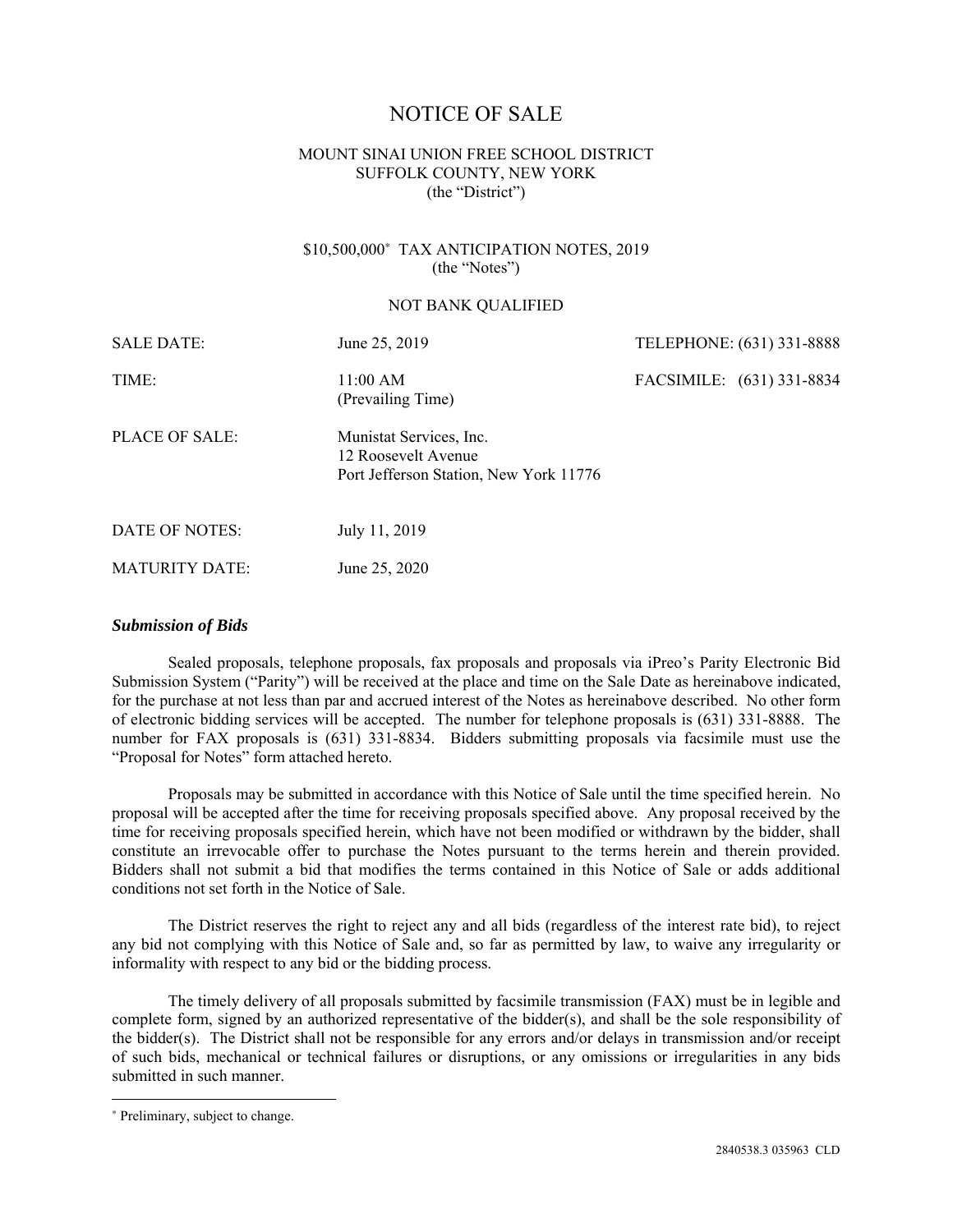Bids may be for all or a portion of the Notes (\$1,000,000 minimum) and must state in a multiple of one-hundredth or one-eighth of 1% a rate of interest per annum which such Notes shall bear. Interest will be calculated on the basis of a 30-day month and 360-day year. The Notes will not be subject to prior redemption.

## *Bidding using Parity*

Prospective bidders wishing to submit an electronic bid via Parity must be contracted customers of Parity. Prospective bidders who do not have a contract with Parity must call (212) 849-5021 to become a customer. By submitting an electronic bid for the Notes, a bidder represents and warrants to the District that such bidder's bid for the purchase of the Notes is submitted for and on behalf of such prospective bidder by an officer or agent who is duly authorized to bind the bidder to a legal, valid and enforceable contract for the purchase of the Notes.

Each prospective bidder who wishes to submit electronic bids shall be solely responsible to register to bid via Parity. Each qualified prospective bidder shall be solely responsible to make necessary arrangements to access Parity for purposes of submitting its bid in a timely manner and in compliance with the requirements of this Notice of Sale. Neither the District nor Parity shall have any duty or obligation to undertake such registration to bid for any prospective bidder or to provide or assure such access to any qualified prospective bidder, and neither the District nor Parity shall be responsible for a bidder's failure to register to bid or for proper operation of, or have any liability for any delays or interruptions of, or any damages caused by Parity. The District is using Parity as a communications mechanism, and not as the District's agent, to conduct the electronic bidding for the District's Notes. The District is not bound by any advice or determination of Parity as to whether any bid complies with the terms of this Notice of Sale. All costs and expenses incurred by prospective bidders in connection with their registration and submission of bids via Parity are the sole responsibility of the bidders, and the District is not responsible, directly or indirectly, for any such costs or expenses. If a prospective bidder encounters any difficulty in registering to bid, or submitting or modifying a bid for the Notes, it should telephone Parity and notify the District's Municipal Advisor, Munistat Services Inc. at (631) 331-8888 (provided that the District shall have no obligation to take any action whatsoever upon receipt of such notice).

If any provisions of this Notice of Sale shall conflict with information provided by Parity, as approved provider of electronic bidding services, this Notice of Sale shall control. Further information about Parity, including any fee charged, may be obtained from Parity at (212) 849-5021. The time maintained by Parity shall constitute the official time with respect to all bids submitted.

## *Payment and Security for the Notes*

Said Notes are general obligations of the District and the faith and credit of such District are pledged for payment of the principal of and interest on such Notes. All the taxable real property in said District will be subject to the levy of ad valorem taxes, subject to certain statutory limitations, sufficient to pay the principal of and interest on the Notes. (See "*Tax Levy Limit Law*" in the Preliminary Official Statement of the District dated June 18, 2019 (the "Preliminary Official Statement"), circulated in connection with the sale of the Notes, which shall be supplemented by the Final Official Statement to be dated June 25, 2019 (the "Official Statement").

## *Award of Notes*

The Notes will be awarded and sold to the bidder(s) complying with the terms of sale and offering to purchase the Notes at the lowest net interest cost, and if two or more such bidders offer the same lowest net interest cost, then to the one of said bidders selected by the Sale Officer by lot from among all said bidders.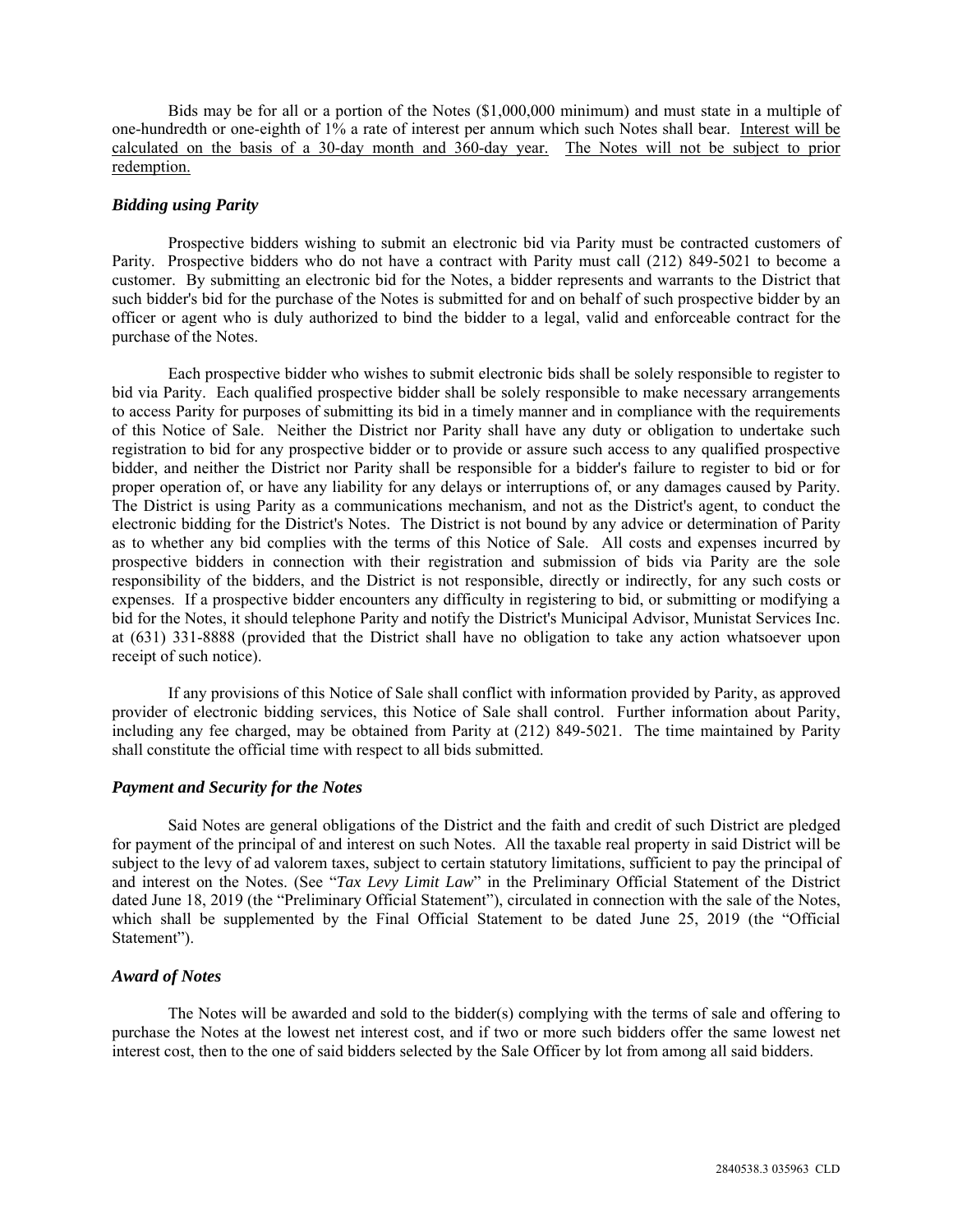The right is reserved by the District to award to any bidder all or any part of the Notes which such bidder offers to purchase and, in the event of a partial award, the premium, if any, specified by such bidder will be pro-rated.

Award of the Notes is expected to be made promptly after opening of the bids, but the successful bidder(s) may not withdraw his/her proposal until after 3:00 o'clock P.M. (Prevailing Time) on the day of such bid opening and then only if such award has not been made prior to the withdrawal. The Notes will be delivered and shall be paid for on or about the Date of Notes at such place and on such business day and at such hour, as the Sale Officer and successful bidder(s) shall mutually agree.

## *Form of the Notes*

At the option of the purchaser, the Notes will be issued in (i) registered form registered in the name of the successful bidder(s) or (ii) registered book-entry form registered to Cede  $& Co.,$  as the partnership nominee for The Depository Trust Company, New York, New York ("DTC").

If the Notes are issued registered in the name of the successful bidder(s), a single note certificate will be issued for those Notes bearing the same rate of interest in the aggregate principal amount awarded to the respective successful bidder at such interest rate. Principal of and interest on such Notes will be payable in Federal Funds by the District, at such bank or trust company located and authorized to do business in the State of New York as selected by the successful bidder(s).

If the Notes are issued in book-entry form, such notes will be delivered to DTC, which will act as securities depository for the Notes. Beneficial owners will not receive certificates representing their interest in the Notes. Individual purchases may be made in denominations of \$5,000 or integral multiples thereof. A single note certificate will be issued for those Notes bearing the same rate of interest and CUSIP number in the aggregate principal amount awarded to such purchaser(s) at such interest rate. Principal of and interest on said Notes will be paid in Federal Funds by the District to Cede & Co., as nominee for DTC, which will in turn remit such principal and interest to its participants for subsequent distribution to the beneficial owners of the Notes as described herein. Transfer of principal and interest payments to beneficial owners by participants of DTC will be the responsibility of such participants and other nominees of beneficial owners. The District will not be responsible or liable for payments by DTC to its participants or by DTC participants to beneficial owners or for maintaining, supervising or reviewing the records maintained by DTC, its participants or persons acting through such participants.

CUSIP identification numbers will be printed on the book-entry Notes if Bond Counsel is provided with such numbers by the close of business on the Sale Date of the Notes, but neither the failure to print such number on any Note nor any error with respect thereto shall constitute cause for a failure or refusal by the purchaser thereof to accept delivery and pay for the Notes in accordance with the terms hereof. All expenses in relation to the printing of CUSIP numbers on the Notes shall be paid for by the District; provided, however, that the CUSIP Service Bureau charge for the assignment of said numbers shall be the responsibility of and shall be paid for by the purchaser. DTC is an automated depository for securities and a clearinghouse for securities transactions, and will be responsible for establishing and maintaining a book-entry-only system for recording the ownership interests of its participants, which include certain banks, trust companies and securities dealers, and the transfer of the interests among its participants. The DTC participants will be responsible for establishing and maintaining records with respect to the Notes. Individual purchases of beneficial ownership interests in the Notes may be made only through book entries made on the books and records of DTC (or a successor depository) and its participants.

The District will act as Paying Agent for the Notes. Paying agent fees, if any, will be paid by the purchaser. The District's contact information is as follows: Linda F. Jensen, Assistant Superintendent for Business, Mount Sinai Union Free School District, PO Box 397, North Country Road, Mount Sinai, NY 11766, telephone number (631) 870-2561 (Ext. 709), fax number (631) 473-0905 e-mail: ljensen@mtsinai.k12.ny.us.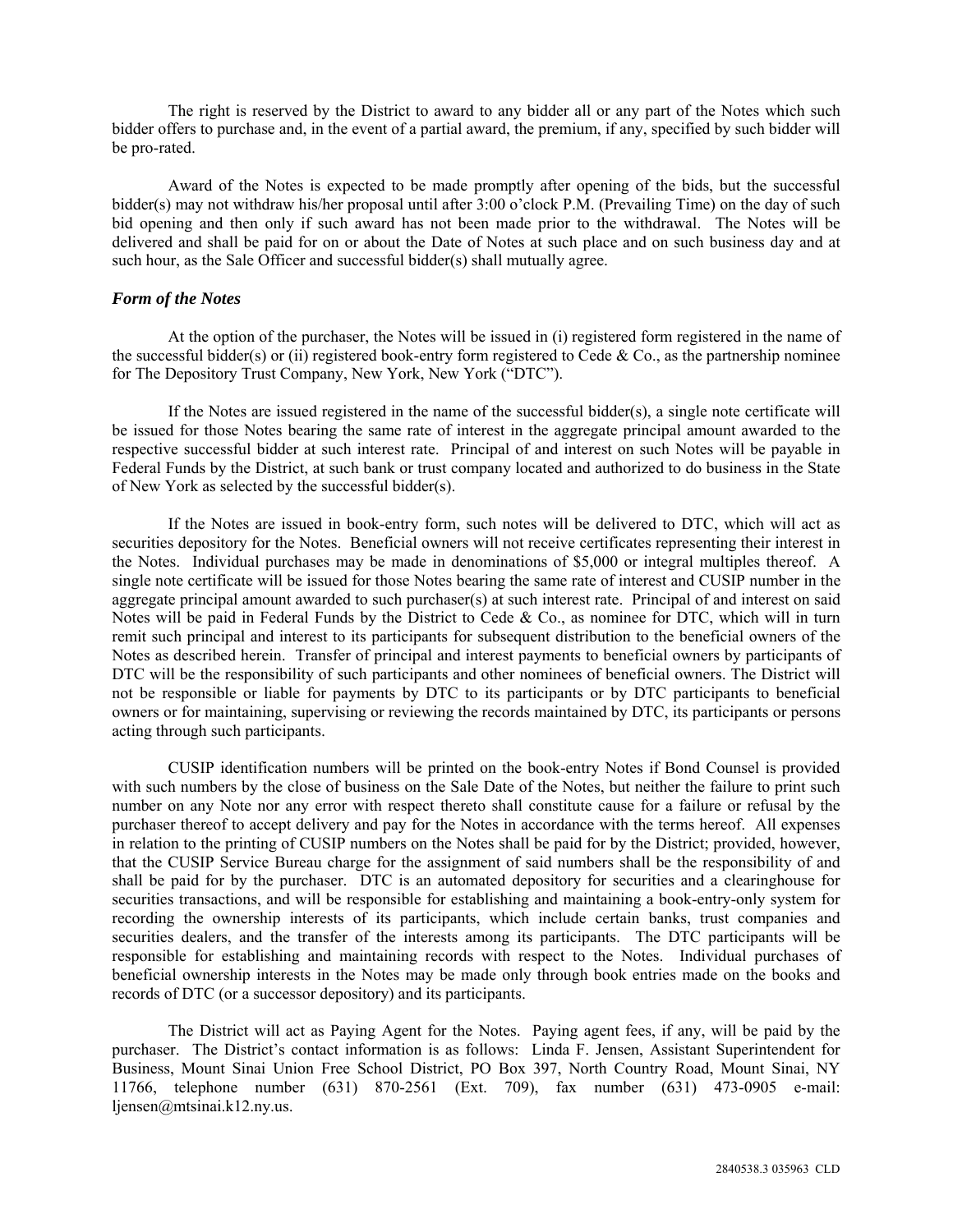#### *Delivery of the Notes*

Said Notes will be delivered on or about the Date of Notes, referred to herein, at no cost to the purchaser, in New York, New York or otherwise as may be agreed with the purchaser; however, if the Notes are issued in book-entry only form, said Notes will be delivered to DTC, Jersey City, New Jersey. The purchase price of said Notes shall be paid in FEDERAL FUNDS or other funds available for immediate credit on said delivery date.

#### *Legal Opinion*

The proposed form of the approving legal opinion of Bond Counsel is set forth in Appendix D to the Preliminary Official Statement and will be furnished to the purchaser upon delivery of the Notes.

#### *Tax Exemption*

The successful bidder(s) may at its option refuse to accept the if any income tax law of the United States of America is hereafter enacted which shall provide that the interest thereon is taxable, or shall be taxable at a future date, for federal income tax purposes, and in such case said successful bidder(s) will be relieved of their contractual obligations arising from the acceptance of their proposal.

The Internal Revenue Code of 1986, as amended (the "Code"), establishes certain ongoing requirements that must be met subsequent to the issuance and delivery of the Notes in order that interest on the Notes be and remain excludable from gross income under Section 103 of the Code. Concurrently with the delivery of the Notes, the District will execute and deliver a Tax Certificate, which will contain provisions and procedures relating to compliance with the requirements of the Code and a certification to the effect that the District will comply with the provisions and procedures set forth therein and that it will do and perform all acts and things necessary or desirable to assure that interest paid on the Notes is excludable from gross income under Section 103 of the Code.

The District will NOT designate the Notes as "qualified tax-exempt obligations" pursuant to the provisions of Section 265 of the Code.

#### *Issue Price Considerations*

The successful bidder will agree to comply with the requirements of Schedule A hereto relating to the establishment of the "issue price" of the Notes as defined for purposes of Section 148 of the Code.

#### *Official Statement, Undertaking to Provide Notices of Events and Compliance History*

The District will provide a reasonable number of Official Statements to each successful bidder within seven (7) business days following receipt of a written request therefor made to the District and its Municipal Advisor. Such request may specify the applicable (a) offering price, (b) selling compensation, (c) rating, (d) credit enhancement and (e) identity and complete name of such bidder and any participating underwriters, and if so, the Preliminary Official Statement will be modified or supplemented by the information so specified. Neither the District nor its Municipal Advisor shall be liable in any manner for any delay, inaccuracy, or omission on the part of any successful bidder with respect to such request, nor shall the District's failure, as a result thereof, to provide the Official Statement within the above time period, constitute cause for a failure or refusal by such bidder to accept delivery of and pay for the Notes in accordance with the terms hereof.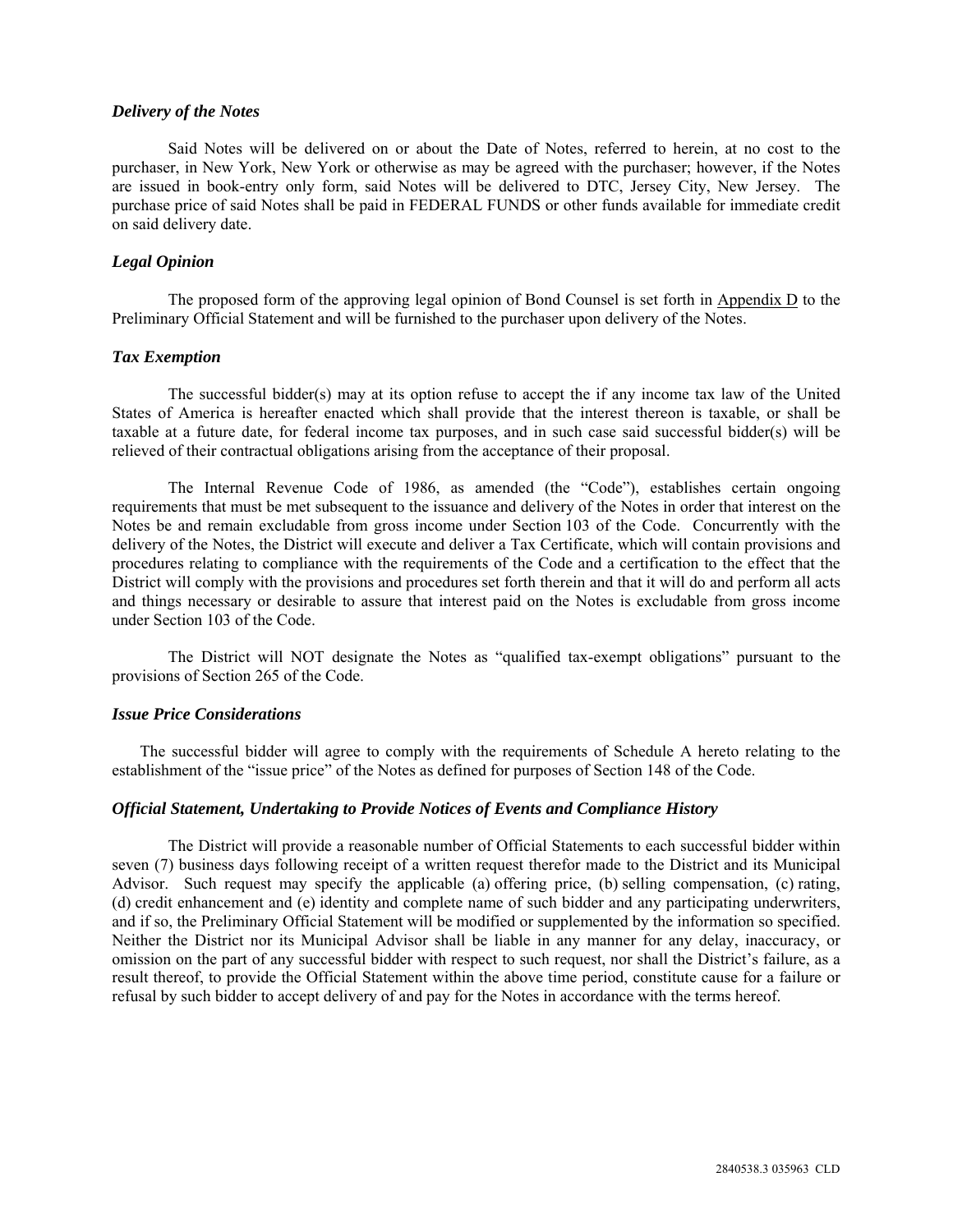The Preliminary Official Statement is in a form "deemed final" by the District for purposes of Securities and Exchange Commission Rule 15c2-12 ("Rule 15c2-12"), but may be modified or supplemented as noted above. In order to assist bidders in complying with Rule 15c2-12 and as part of the District's contractual obligation arising from its acceptance of the proposal of the successful bidder(s), at the time of the delivery of the Notes, the District will execute a Disclosure Undertaking, the form of which is set forth in Appendix C to the Preliminary Official Statement.

Except as otherwise set forth in the Preliminary Official Statement (see the caption entitled "DISCLOSURE UNDERTAKING"), the District is in compliance in all material respects with all previous undertakings made pursuant to Rule 15c2-12 during each of the past five years.

#### *Documents Accompanying the Delivery of the Notes*

As a condition to the purchaser's obligation to accept delivery of and pay for the Notes, such purchaser will be furnished, without cost, the following, dated as of the date of the delivery of and payment for said Notes: (i) a certificate of the President of the Board of Education certifying that (a) as of the date of the Official Statement furnished by the District in relation to said Note, said Official Statement did not contain any untrue statements of material fact or omit to state a material fact necessary to make the statements therein, in the light of the circumstances under which they were made, not misleading, subject to the condition that while information in said Official Statement obtained from sources other than the District is not guaranteed as to accuracy, completeness or fairness, he has no reason to believe and does not believe that such information is materially inaccurate or misleading, and (b) to his knowledge, since the date of said Official Statement, there have been no material transactions not in the ordinary course of affairs entered into by the District and no material adverse changes in the general affairs of the District or in its financial condition as shown in said Official Statement other than as disclosed in or contemplated by said Official Statement, (ii) a Closing Certificate, constituting a receipt for the Note proceeds and a signature certificate, which will include a statement that no litigation is pending, or to the knowledge of the signers, threatened affecting the Notes, (iii) a tax certificate executed on behalf of the District which will include, among other things, covenants, relating to compliance with the Internal Revenue Code of 1986 (the "Code"), with the owners of the Notes that the District will, among other things, (A) take all actions on its part necessary to cause the interest on the Notes not to be includable in the gross income of the owners thereof for Federal income tax purposes, including without limitation, restricting, to the extent necessary, the yield on investments made with the proceeds of the Notes and investment earnings thereon, making required payments to the Federal Government, if any, and maintaining books and records in a specified manner, where appropriate, and (B) refrain from taking any action which would cause interest on the Notes to be includable in the gross income of the owner thereof for Federal income tax purpose, including without limitation refraining from spending the proceeds of the Notes and investment earnings thereon on certain specified purposes; and (iv) a Certificate of the District executed by the President of the Board of Education, stating that the District has agreed, in accordance with the Rule 15c2- 12, to provide or cause to be provided, timely notice of the occurrence of certain material events with respect to the Notes, and (v) the approving legal opinion of Norton Rose Fulbright US LLP, New York, New York , Bond Counsel, to the effect that the Notes are valid and legally binding obligations of the Mount Sinai Union Free School District, Suffolk County, New York. A copy of the proposed form of such opinion is attached to the Official Statement.

### *Contact Information*

The District's contact information is as follows: Linda F. Jensen, Assistant Superintendent for Business, Mount Sinai Union Free School District, PO Box 397, North Country Road, Mount Sinai, NY 11766, telephone number (631) 870-2561 (Ext. 709), fax number (631) 473-0905 e-mail: ljensen@mtsinai.k12.ny.us.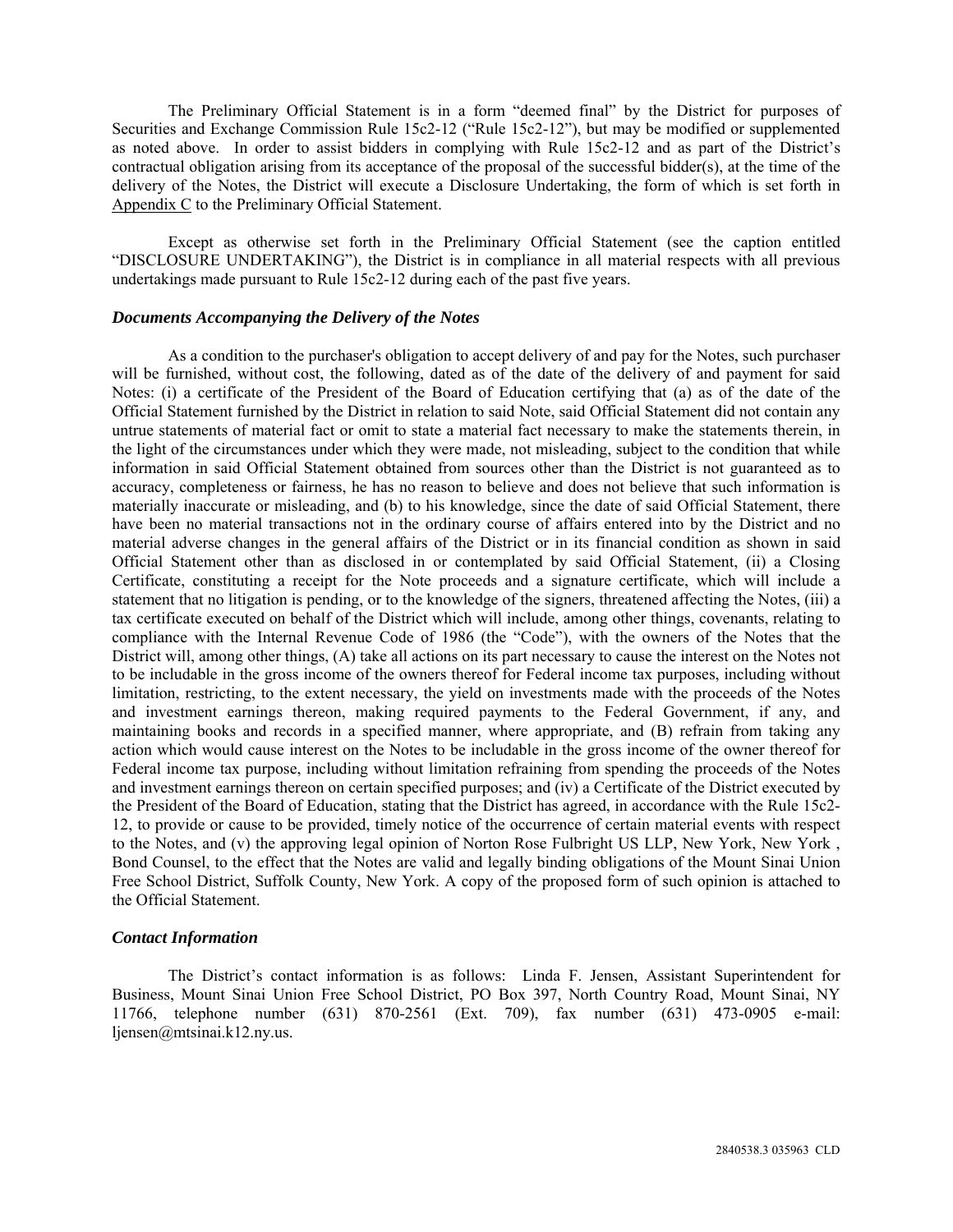Copies of this Notice of Sale and the Preliminary Official Statement prepared in connection with the sale of the Notes may be obtained upon request from the offices of Munistat Services, Inc., 12 Roosevelt Avenue, Port Jefferson Station, New York 11776, telephone number (631) 331-8888 and website: http://www.munistat.com.

## MOUNT SINAI UNION FREE SCHOOL DISTRICT, NEW YORK

By: /s/ ROBERT SWEENEY President of the Board of Education

Dated: June 18, 2019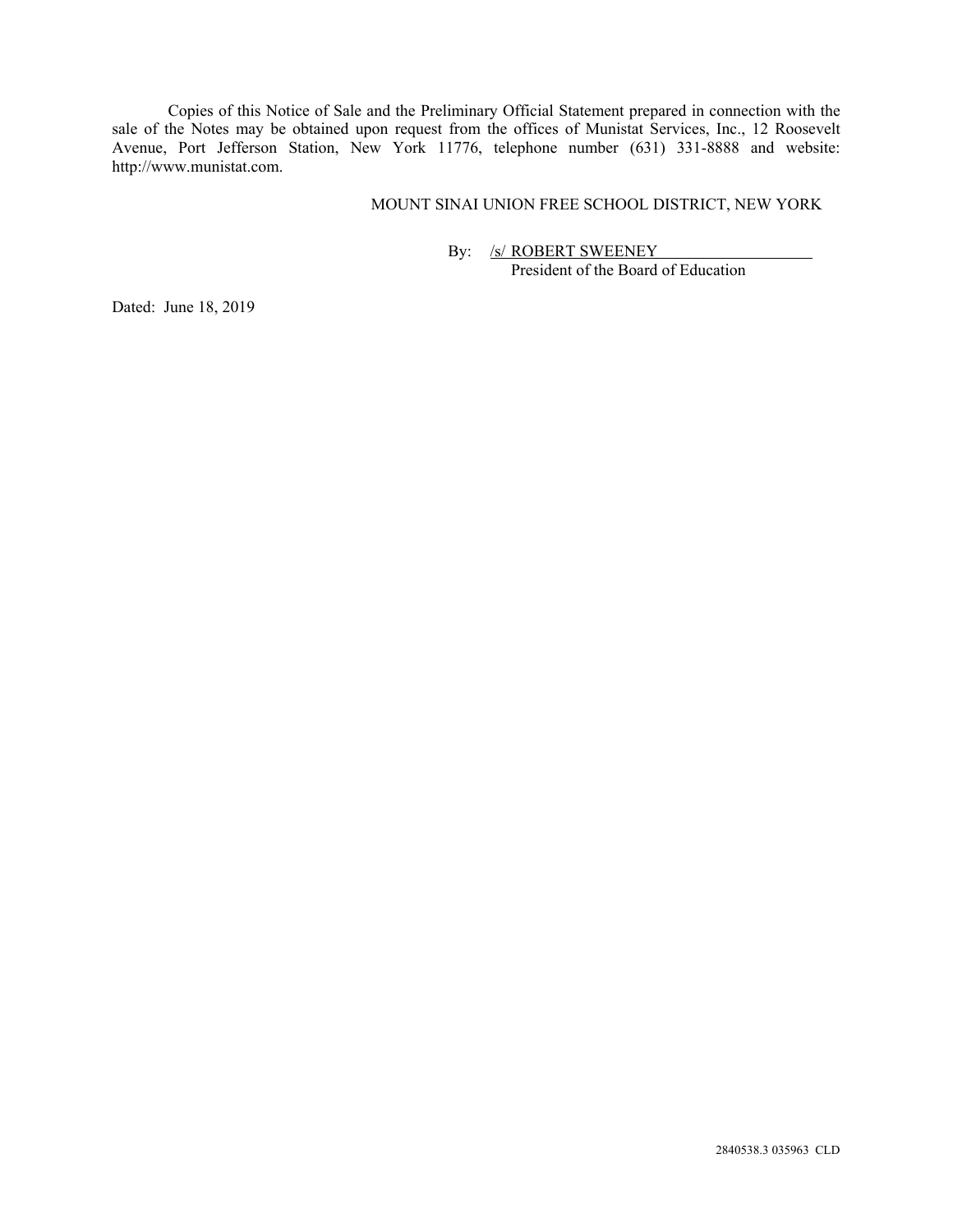## SCHEDULE A TO THE NOTICE OF SALE

(a) The winning bidder(s) shall assist the District in establishing the issue price of the Notes and shall each execute and deliver to the District by closing an "issue price" certificate setting forth among other things the reasonably expected initial offering price to the public of those Notes purchased by that winning bidder, together with the supporting pricing wires or equivalent communications. The form of such issue price certificate is available by contacting Bond Counsel or the District's municipal advisor, Munistat Services, Inc. All actions to be taken by the District under this Notice of Sale to establish the issue price of the Notes may be taken on behalf of the District by the District's municipal advisor identified herein, and any notice or report to be provided to the District may be provided to the District's municipal advisor.

(b) The District intends that the provisions of Treasury Regulation Section 1.148-1(f)(3)(i) (defining "competitive sale" for purposes of establishing the issue price of the Notes) will apply to the initial sale of the Notes (the "competitive sale requirements") because:

- (1) the District shall disseminate this Notice of Sale to potential underwriters in a manner that is reasonably designed to reach potential underwriters;
- (2) all bidders shall have an equal opportunity to bid;
- (3) the District may receive bids to purchase all of the Notes from each of at least three underwriters of municipal obligations who have established industry reputations for underwriting new issuances of municipal obligations; and
- (4) the District anticipates awarding the sale of the Notes to the bidder who submits a firm offer to purchase the Notes at the highest price (or lowest interest cost), as set forth in this Notice of Sale.

Any bid submitted pursuant to this Notice of Sale shall be considered a firm offer for the purchase of the Notes, as specified in the bid**.** 

(c) If the competitive sale requirements are not satisfied, the District shall so advise the winning bidder(s). In such event, unless a winning bidder is purchasing for its own account and not for resale, the District intends to treat the initial offering price to the public of those Notes purchased by that winning bidder as of the sale date of each maturity of the Notes as the issue price of that maturity (the "hold-the-offering-price rule"). The District shall promptly advise each winning bidder, at or before the time of award of the Notes, if the competitive sale requirements were not satisfied, in which case the hold-the-offering-price rule shall apply to the Notes purchased by that winning bidder. Bids will not be subject to cancellation by a winning bidder if the competitive sale requirements are not satisfied and the hold-the-offering-price rule applies. If a winning bidder is purchasing Notes for its own account and not for resale, then, whether or not the competitive sale requirements are met, the issue price certificate will recite such facts and identify the price or prices at which the purchase of those Notes was made.

(d) By submitting a bid, a winning bidder shall, unless it is purchasing for its own account and not for resale all of the Notes it was awarded, (i) confirm that the underwriters have offered or will offer those Notes to the public on or before the date of award at the offering price or prices (the "initial offering price"), or at the corresponding yield or yields, set forth in the bid submitted by that winning bidder and (ii) agree, on behalf of the underwriters participating in the purchase of those Notes, that the underwriters will neither offer nor sell unsold Notes of any maturity to which the hold-the-offering-price rule applies to any person at a price that is higher than the initial offering price to the public during the period starting on the sale date and ending on the earlier of the following: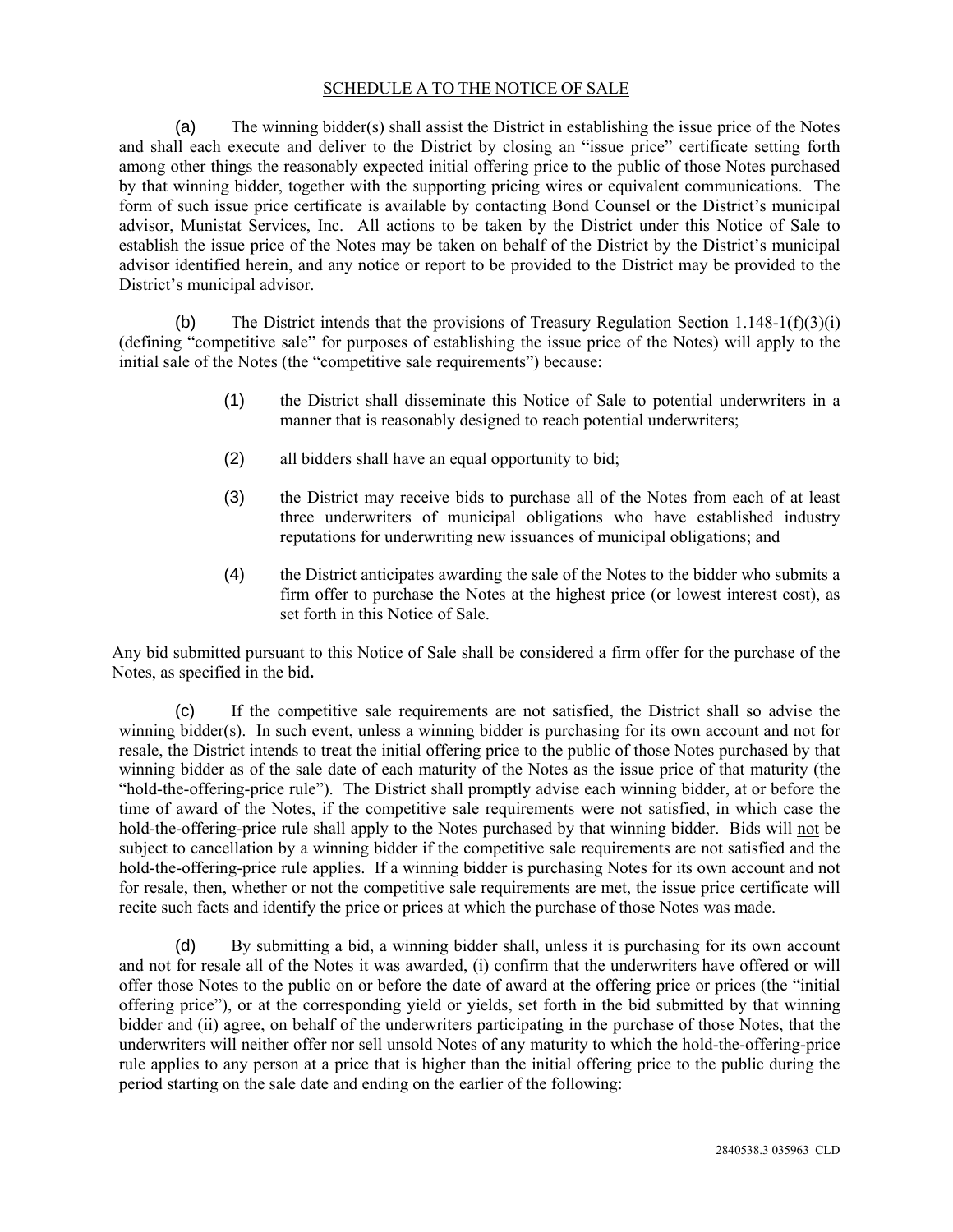- (1) the close of the fifth  $(5<sup>th</sup>)$  business day after the sale date; or
- (2) the date on which the underwriters have sold at least 10% of that maturity of the Notes to the public at a price that is no higher than the initial offering price to the public.

The winning bidder shall promptly advise the District when the underwriters have sold 10% of that maturity of the Notes to the public at a price that is no higher than the initial offering price to the public, if that occurs prior to the close of the fifth (5th) business day after the sale date.

(e) The District acknowledges that, in making the representation set forth above, a winning bidder may rely on (i) the agreement of each underwriter to comply with the hold-the-offering-price rule, as set forth in an agreement among underwriters and the related pricing wires, (ii) if a selling group has been created in connection with the initial sale to the public of those Notes purchased by that winning bidder, the agreement of each dealer who is a member of the selling group to comply with the hold-theoffering-price rule, as set forth in a selling group agreement and the related pricing wires, and (iii) if an underwriter is a party to a retail distribution agreement that was employed in connection with the initial sale to the public of those Notes purchased by that winning bidder, the agreement of each broker-dealer that is a party to such agreement to comply with the hold-the-offering-price rule, as set forth in the retail distribution agreement and the related pricing wires.

(f) By submitting a bid, each bidder confirms that: (i) any agreement among underwriters, any selling group agreement and each retail distribution agreement (to which the bidder is a party) relating to the initial sale of the Notes to the public, together with the related pricing wires, contains or will contain language obligating each underwriter, each dealer who is a member of the selling group, and each broker-dealer that is a party to such retail distribution agreement, as applicable, to (A) report the prices at which it sells to the public the unsold Notes of each maturity allotted to it until it is notified by the winning bidder that either the 10% test has been satisfied as to the Notes of that maturity or all Notes of that maturity have been sold to the public and (B) to comply with the hold-the-offering-price rule, if applicable, in each case if and for so long as directed by the winning bidder and as set forth in the related pricing wires; (ii) any agreement among underwriters relating to the initial sale of the Notes to the public, together with the related pricing wires, contains or will contain language obligating each underwriter that is a party to a retail distribution agreement to be employed in connection with the initial sale of the Notes to the public to require each broker-dealer that is a party to such retail distribution agreement to (A) report the prices at which it sells to the public the unsold Notes of each maturity allotted to it until it is notified by the winning bidder or such underwriter that either the 10% test has been satisfied as to the Notes of that maturity or all Notes of that maturity have been sold to the public and (B) comply with the hold-theoffering-price rule, if applicable, in each case if and for so long as directed by the winning bidder or such underwriter and as set forth in the related pricing wires; and (iii) either (A) it is purchasing for its own account all of the Notes it was awarded, without any present intention to sell, reoffer or otherwise dispose of those Notes or (B) it has an established industry reputation for underwriting new issuances of municipal bonds.

(g) Sales of any Notes to any person that is a related party to an underwriter shall not constitute sales to the public for purposes of this Notice of Sale. Further, for purposes of this section of the Notice of Sale:

- (1) "maturity" means Notes with the same credit and payment terms; Notes with different maturity dates, or Notes with the same maturity date but different stated interest rates, are treated as separate maturities,
- (2) "public" means any person other than an underwriter or a related party,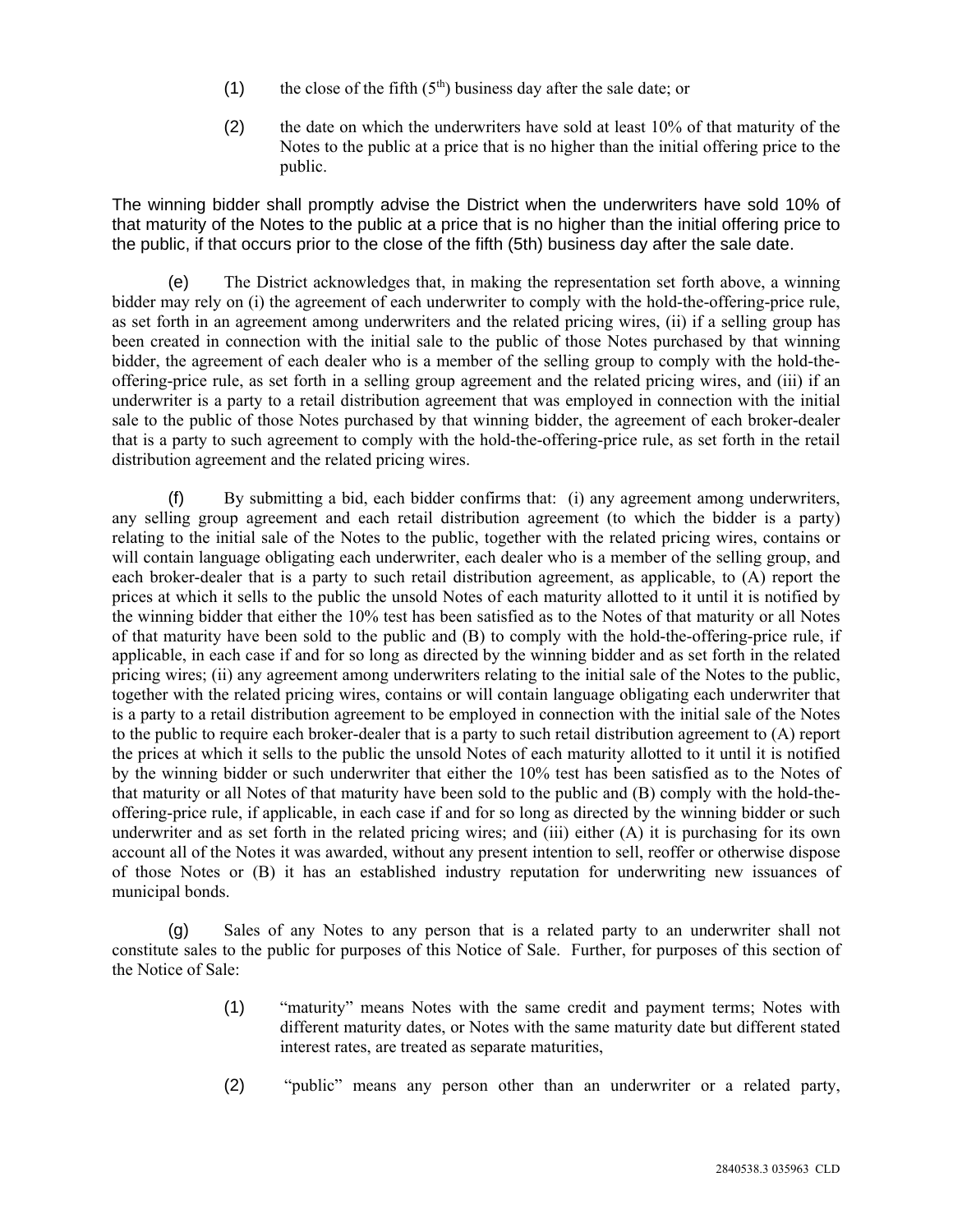- (3) "underwriter" means (A) any person that agrees pursuant to a written contract with the District (or with the lead underwriter to form an underwriting syndicate) to participate in the initial sale of the Notes to the public and (B) any person that agrees pursuant to a written contract directly or indirectly with a person described in clause (A) to participate in the initial sale of the Notes to the public (including a member of a selling group or a party to a retail distribution agreement participating in the initial sale of the Notes to the public),
- (4) a purchaser of any of the Notes is a "related party" to an underwriter if the underwriter and the purchaser are subject, directly or indirectly, to (i) more than 50% common ownership of the voting power or the total value of their stock, if both entities are corporations (including direct ownership by one corporation of another), (ii) more than 50% common ownership of their capital interests or profits interests, if both entities are partnerships (including direct ownership by one partnership of another), or (iii) more than 50% common ownership of the value of the outstanding stock of the corporation or the capital interests or profit interests of the partnership, as applicable, if one entity is a corporation and the other entity is a partnership (including direct ownership of the applicable stock or interests by one entity of the other), and
- (5) "sale date" means the date that the Notes are awarded by the District to the winning bidder(s).